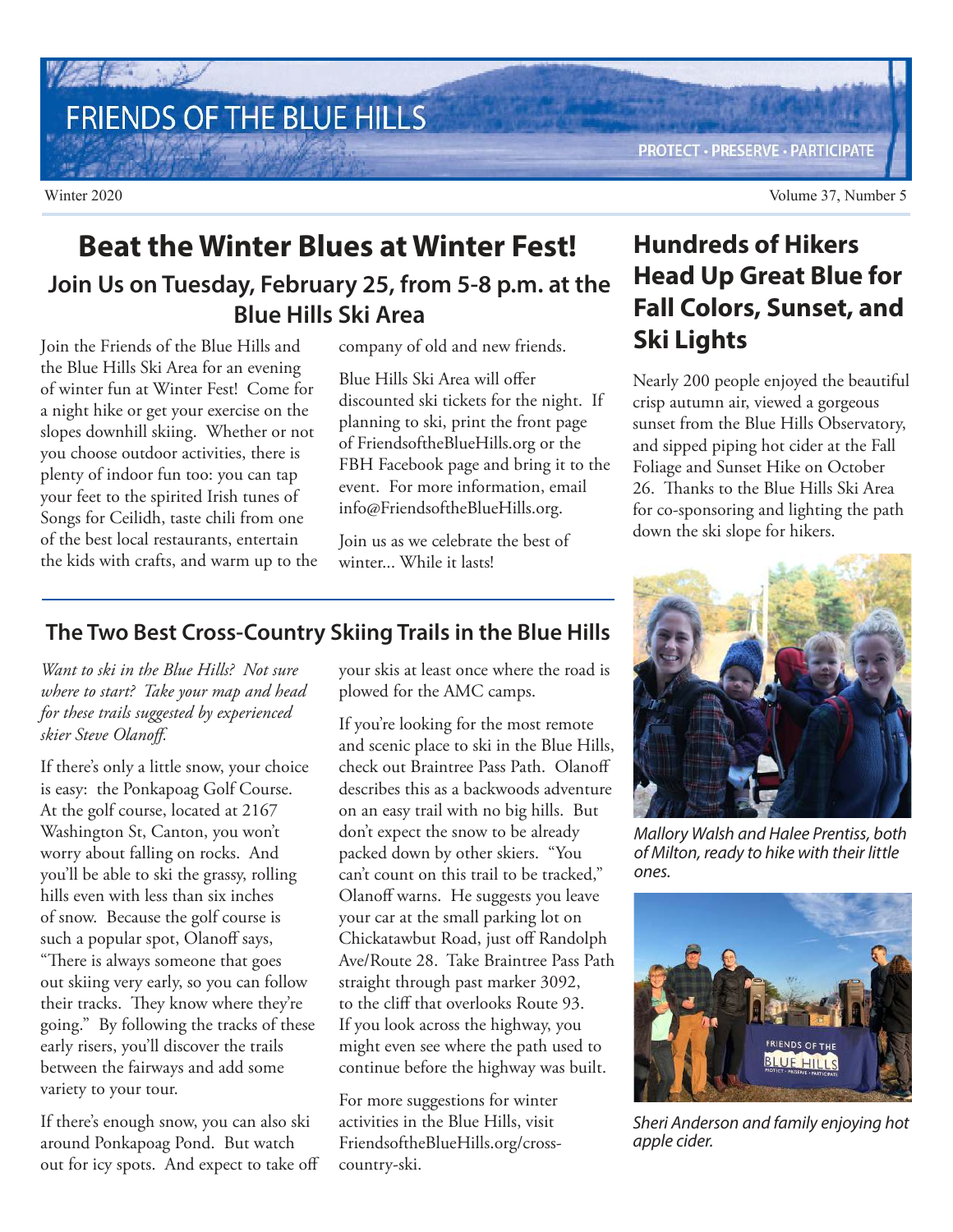## **Stellar Photos Charm Judges and 'Public'**

Many thanks to the 100 people who submitted photos to this year's 40th Anniversary Photo Contest. The judges who chose a winner and all the people who voted for the Popular Vote Award had over 150 amazing photos to enjoy before they voted. Both winners received an L.L.Bean gift certificate for \$250.



pudge-awarded prize with his photo<br>Chris Castasus of Randolph won the popular-<br>entitled "Owlet and Oriole" vote award with his photo entitled "Reflections at Houghton's Pond."



Walter Keenan of Marshfield won the judge-awarded prize with his photo entitled "Owlet and Oriole."

Kudos to the Honorable Mention awardees: Tom Amsterburg of Mansfield, Randy Betts of Roxbury, Timothy Cutter of Canton, and Joe Riordon of Braintree. Visit FriendsoftheBlueHills. org/2019PhotoWinners to see their striking photos.

Thank you to our 40th Anniversary Photo Contest sponsors, Dedham Savings and L.L.Bean, and thank you to everyone who

 $\frac{1}{6}$ 

#### **Is the Blue Hills in Your Will?**

Some people think leaving a gift in their will is only for the rich… but anyone can leave a gift that makes



a difference to Blue Hills' visitors for years to come. To learn about the Skyline Society and see the answers to frequently asked questions, visit FriendsoftheBlueHills.org/support/ donate-in-your-will or email judy@ FriendsoftheBlueHills.org.

> **The Friends of the Blue Hills newsletter is produced four times a year.**

**Editors: Maile Panerio-Langer, Judy Jacobs, Barbara Kirby**

#### **Layout: Donald Souliere**

**Visit us on the web at www.FriendsoftheBlueHills.org or call 781-828-1805 for membership, maps and schedule information. P.O. Box 416, Milton, MA 02186**

| <b>YES!</b> I want to protect the Blue Hills Reservation!                     |                                                                     |
|-------------------------------------------------------------------------------|---------------------------------------------------------------------|
| <b>Basic Membership - \$30+\$10=\$40*</b><br>$\Box$ Hancock Hill Hero – \$100 | $\Box$ Ponkapoag Protector – \$50<br>$\Box$ Skyline Steward – \$250 |
| $\Box$ Chickatawbut Champion – \$500                                          | $\Box$ Great Blue Guardian -\$1,000                                 |
| $\Box$ Other                                                                  |                                                                     |
|                                                                               |                                                                     |
|                                                                               |                                                                     |
|                                                                               |                                                                     |
| Phone E-mail                                                                  |                                                                     |

Please mail to: Friends of the Blue Hills, P.O. Box 416, Milton, MA 02186 You may also donate through our secure server at FriendsoftheBlueHills.org. \*Optional \$10 for 40th Anniversary **Thank you for your generous support!**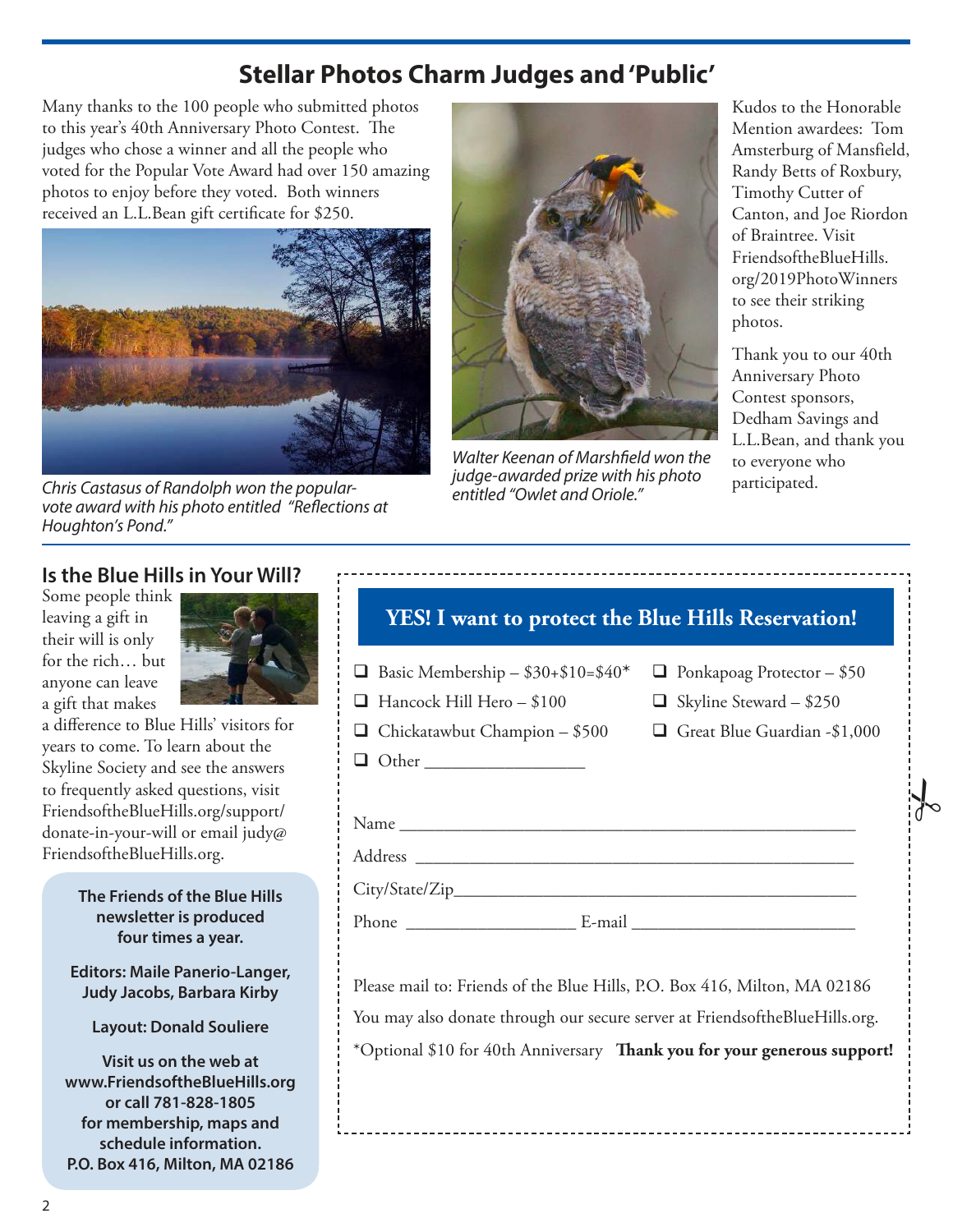## **40th Anniversary Annual Celebration: Our Biggest Celebration Ever!**

Over 200 people attended last fall's Friends of the Blue Hills 40th Anniversary Annual Celebration at the Canton Town Club. Attendees enjoyed catching up with other Blue Hills enthusiasts, learned about what we have achieved together over the past year, and raised funds to protect and preserve the Blue Hills Reservation.

A huge thank you to our keynote

speaker, New York Times Best-Selling author, Tom Ryan, whose humorous and inspirational presentation on hiking with Atticus, Will, Samwise, and Emily was enjoyed by all.

We would also like to thank everyone who came and made this event such a success and the many individuals and businesses who sponsored the event and donated to the silent auction.





Keynote Speaker, Tom Ryan, entertained attendees with tales of hiking the White Mountains and being a small-town journalist.

Annual Celebration Honorees (Left to Right, Paul Gannon, Eric Grady, and Carina Bandle of REI, Steve Cobble of NEMBA, Norman Smith of the Blue Hills Trailside Museum, and Friends' trail leaders, Bob Flagg and Caleb Blankenship).



A packed crowd enjoyed the keynote presentation.



Board Member, Cheryl Weinstein, with 40th Anniversary Annual Celebration cake donated by Konditor Meister.

## **Thank You to Our Generous Sponsors!**

### **Blue Hills Champion**

Sunrise Erectors Inc. - John Erickson

#### **Skyline Trail Supporter**

Beth Israel Deaconess Hospital - Milton

#### **Great Blue Hill Guardian**

Bank of Canton Dedham Institution for Savings David & Patti Dobrindt Emergent BioSolutions Falconi Companies Fruit Center Marketplace Barbara Huggins Carboni Elaine Louis Miller Quirk Auto Dealers Success! Real Estate Trillium Brewing Company

#### **Buck Hill Benefactor**

Elliott Physical Therapy Judy Lehrer Jacobs & Gene Jacobs Maile & Joe Panerio-Langer Poirier Sales & Service Corp

### **Special Thanks to**

Blue Hills Grille Konditor Meister